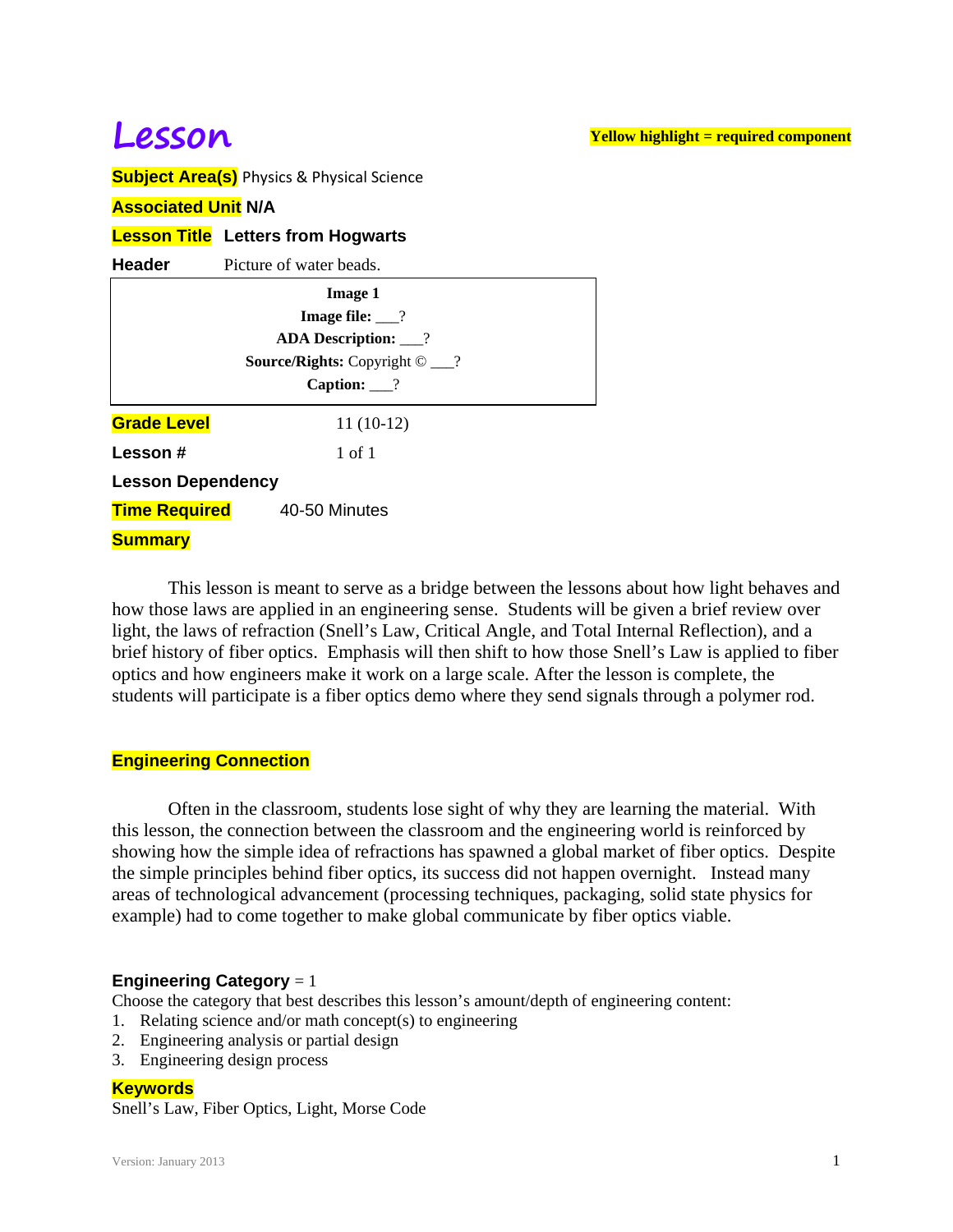**Educational Standards**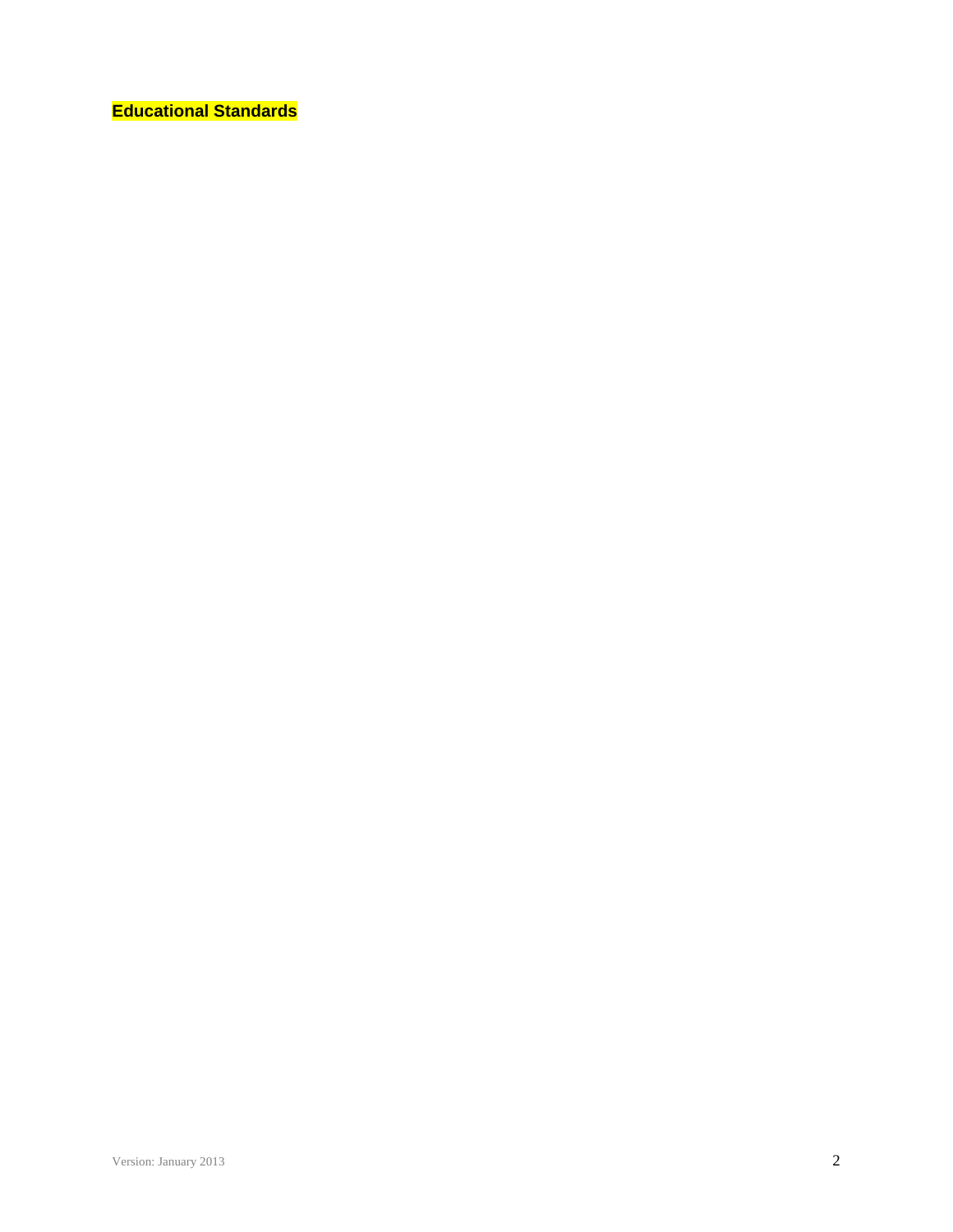*National and State* 

*Choose standards from http://asn.jesandco.org/resources/ASNJurisdiction or browse educational standards on TeachEngineering.* 

*State/national science/math/technology (provide source, year, number[s] and text):* 

*Chapter 112. Texas Essential Knowledge and Skills for Science Subchapter C. High School* 

*Statutory Authority: The provisions of this Subchapter C issued under the Texas Education Code, §§7.102(c)(4), 28.002, and 28.025, unless otherwise noted.* 

- *§112.31. Implementation of Texas Essential Knowledge and Skills for Science, High School, Beginning with School Year 2010-2011.*
- *The provisions of §§112.32-112.39 of this subchapter shall be implemented by school districts beginning with the 2010-2011 school year.*
- *Source: The provisions of this §112.31 adopted to be effective August 4, 2009, 34 TexReg 5063; amended to be effective August 24, 2010, 35 TexReg 7230.*
- *§112.39. Physics, Beginning with School Year 2010-2011 (One Credit).*
- *(7) Science concepts. The student knows the characteristics and behavior of waves. The student is expected to:*
- *(D) investigate behaviors of waves, including reflection, refraction, diffraction, interference, resonance, and the Doppler effect;*
- *Source: The provisions of this §112.39 adopted to be effective August 4, 2009, 34 TexReg 5063.*

*http://www.teachengineering.org/browse\_standards.php Year 2009* 

- *-------------------------------------------------------------------------------------------------------------------------- ---*
- *National Science Education Standards: Science [1995]*
- *Current Standard* 
	- *Content Standard E: Science and Technology (Grades K - 12)*
- *Standard's Subset* 
	- *key:*
	- *Link to ALL information for a standard*
	- *Standard has one or more explicit curriculum alignments*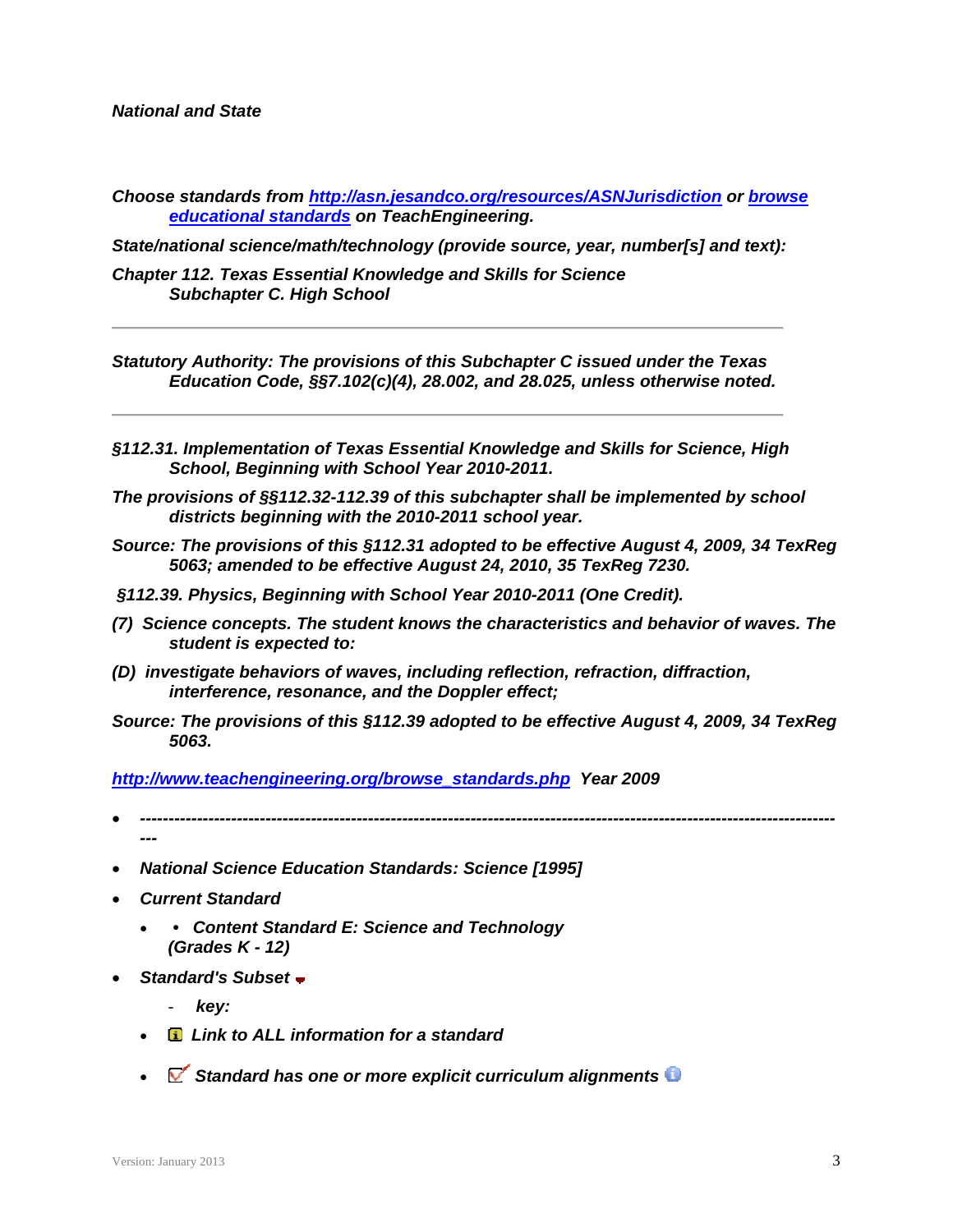*Content Standard E: As a result of activities in grades 9-12, all students should develop Abilities of technological design Understandings about science and technology (Grades 9 - 12)* 

*--------------------------------------------------------------------------------------------------------------------------*

*ITEEA Educational Standard(s)* 

*---* 

*ITEEA (provide standard number, grade band, benchmark letter and text):* 

*Standard 17. Students will develop an understanding of and be able to select and use information and communication technologies. (Grades K – 12)* 

- *L. Information and communication technologies include the inputs, processes, and outputs associated with sending and receiving information. (Grades 9 - 12)*
- **a**⊠ *M. Information and communication systems allow information to be transferred from human to human, human to machine, machine to human, and machine to machine. (Grades 9 - 12)*
- *N. Information and communication systems can be used to inform, persuade, entertain, control, manage, and educate. (Grades 9 - 12)*
- *O. Communication systems are made up of source, encoder, transmitter, receiver, decoder, storage, retrieval, and destination. (Grades 9 - 12)*
- **• D** $\mathbb{Z}$  **P**. There are many ways to communicate information, such as graphic *and electronic means. (Grades 9 - 12)*
- **a** $\mathbf{\Omega}$  **Q**. Technological knowledge and processes are communicated using *symbols, measurement, conventions, icons, graphic images, and languages that incorporate a variety of visual, auditory, and tactile stimuli. (Grades 9 - 12)*

# **Pre-Requisite Knowledge**

 While it is encouraged to already have covered Snell's law at the time of this lesson, this lesson is self-sufficient if that is not the case.

## **Learning Objectives**

After this lesson, students should be able to:

- **Apply Snell's Law to an experimental set-up**
- **Apply Snell's Law and its derivatives (Critical Angle/Total Internal Reflection) to fiber optics**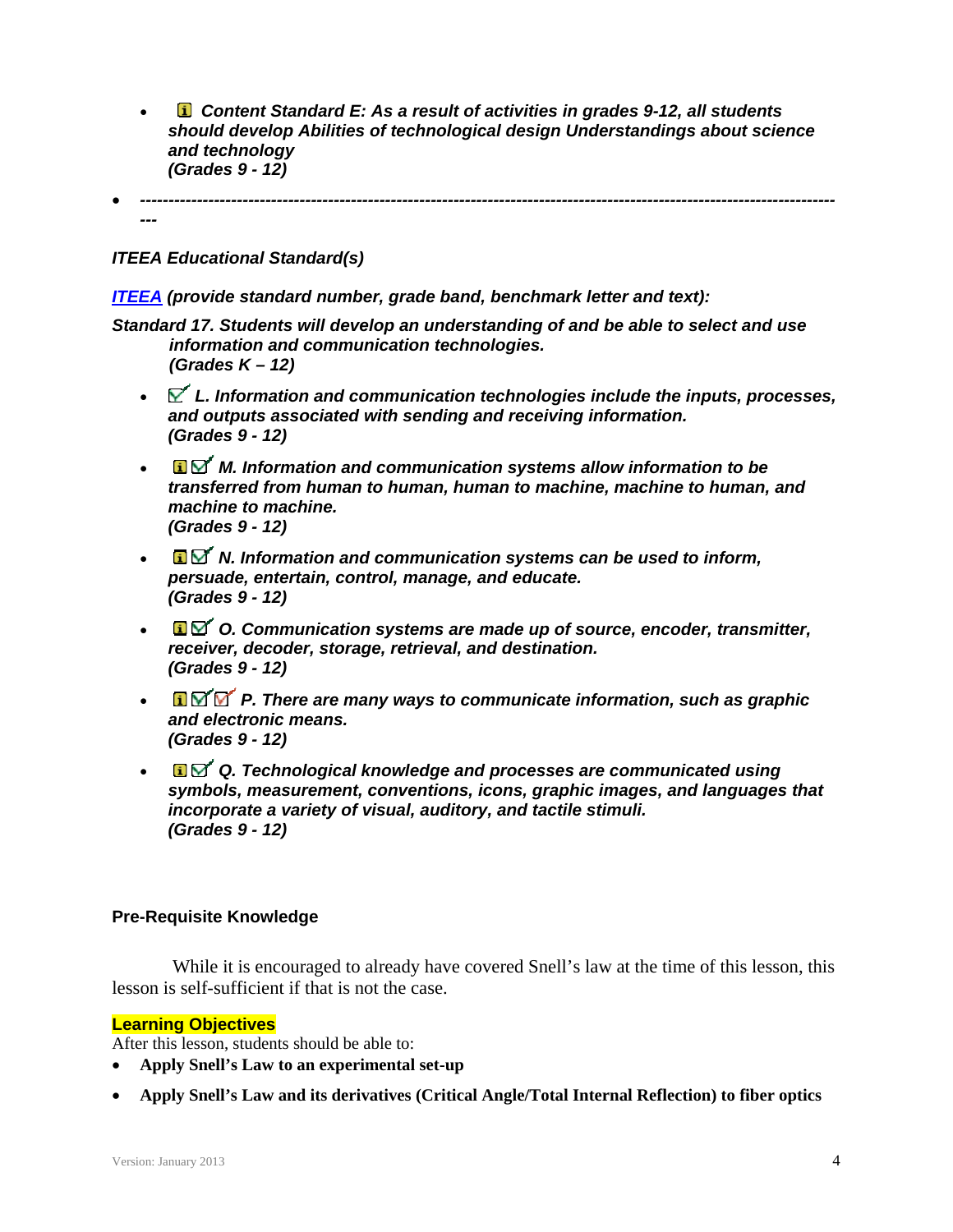- **Be able to identify various components of a simple fiber optics system**
- **Be able to give the human analogies to fiber optics components (Eye=Photodiode, Brain=Converter, etc)**

#### **Introduction / Motivation**

 After centuries of relying on old owl technology, Hogwarts has finally to upgrade their communication system to fiber optics. Here we will explore what is the fundamental basis for fiber optics.

#### Teacher Notes:

There is a power point to follow for this lesson that includes the "script."

 As an attention grabber demo, purchase dehydrated water gems and soak in a large beaker (Make sure the students do not see them in the unhydrated state yet). The water gems are a hydrophilic polymer that will absorb water. As the beads absorb water their index of refraction will begin to more closely resemble that of water until you can no long see the beads.

 Take the beaker (will fully hydrated bead in it) and place in front of the class. Ask the students how many beads are in the beaker. Most will probably say zero. Take your hand and pull some of the beads out showing that the beaker is in fact full of beads. Show them the dehydrated bead and explain to them that it is a hydrophilic polymer that absorbs water. Drop a few dehydrated beads in the beaker to show that they can be seen in the water. Ask why you can see the dehydrated bead but not the hydrated bead (The index of refraction is different). Ask them what happens to the index of refraction as the bead absorbs more water (does it more closely resemble water?) Emphasis that this is due to how light behaves in different materials.

 After the demo, explain that you wanted to take such concepts from the classroom and apply them to real world. A prime example of that is the development of fiber optics which relies on total internal reflections to work. To emphasis the concepts you are going to do a fiber optics activity using a plastic rod (hold up the rod) and morse code but in order to get to that point you need to discuss the history of FOs and how the classroom material is applied. You are now ready to Segway in to the power point. Comments can be found in the notes section of each slide that will help guide the lesson.

# **Lesson Background & Concepts for Teachers**

 Snell's law and it applications are basic stuff for a physics teacher. However, the principles and engineering behind fiber optics are not. The power point does a good job of guiding the lesson but will not give you comprehensive knowledge of the subject. When I created this lesson I found the following book chapter helpful

http://media.techtarget.com/searchNetworking/downloads/FiberOptic\_ch3.pdf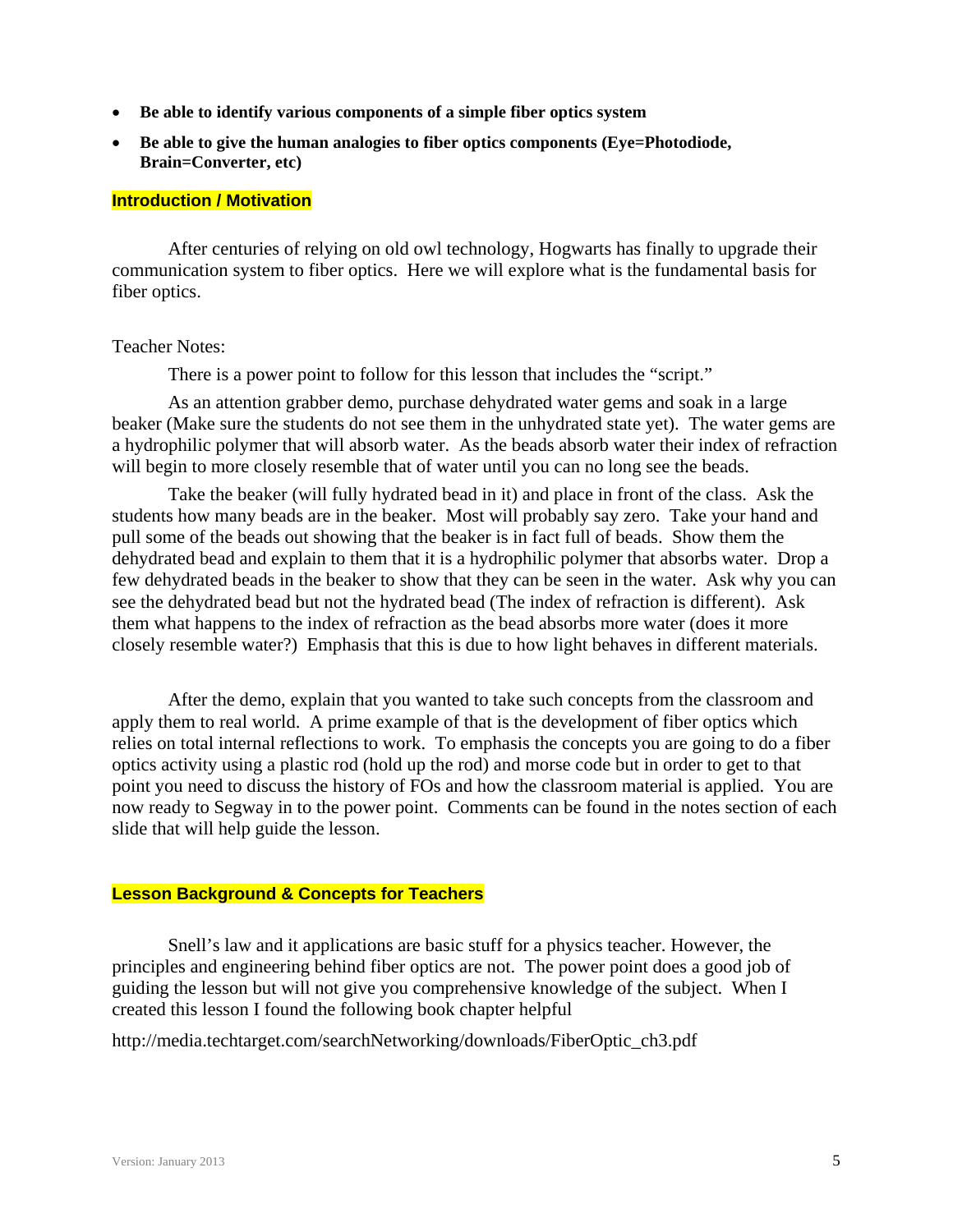#### **Vocabulary / Definitions**

| <b>Word</b>                      | <b>Definition</b>                                                                  |
|----------------------------------|------------------------------------------------------------------------------------|
| Electromagnetic Wave             | A form of <b>energy</b> emitted and absorbed by charged particles which            |
|                                  | exhibits wave-like behavior as it travels through space                            |
| Refraction                       | The change in direct of a wave due to the transition from one medium to            |
|                                  | another                                                                            |
| Reflection                       | The complement to the incident wave that is returned off the medium                |
| Critical Angle                   | The angle at which total internal reflection takes place                           |
| <b>Total Internal Reflection</b> | The situation when no light is able to diffract out of a medium due to the         |
|                                  | critical angle being reached                                                       |
| Attenuation                      | The process of losing the intensity of a signal through such events as             |
|                                  | absorption, bending losses, and ablation of the material                           |
| Transmitter                      | In the context of fiber optics, a transmitter is the device that creates the light |
|                                  | signal to be sent over the fiber optic cables                                      |
| Receiver                         | The device, typically a photodiode, that receives the sent signal from the         |
|                                  | signal                                                                             |
| Converter                        | The device that converts the digital light signal into a readable output.          |
|                                  | The refractive index is a function of wave length and as a result any signal       |
| <b>Chromatic Dispersion</b>      | that is a combination of wavelengths will refract to different degrees             |
|                                  | resulting in the separation of each individual wavelength                          |
| <b>Bending Losses</b>            | When the angle of bending is significant enough to destroy total internal          |
|                                  | reflection                                                                         |
| <b>Ablation of Materials</b>     | When the material is damaged in such a way that total internal reflection is       |
|                                  | not maintained                                                                     |
| Scattering                       | A general term referring to the interaction of waves with an object of the         |
|                                  | appropriate size scale (a house will scatter radio waves, electrons will scatter   |
|                                  | x-rays                                                                             |

## **Associated Activities**

Sending a Message

#### **Lesson Closure**

## **Assessment**

 Please see the power point presentation for the assessing the students during the lesson. Questions and expected comments are listed in the notes.

 For the post assessment, please see the worksheet for the accompanying activity, "Sending a Message."

# **Lesson Extension Activities**

## **Additional Multimedia Support**

Fiber Optics PowerPoint